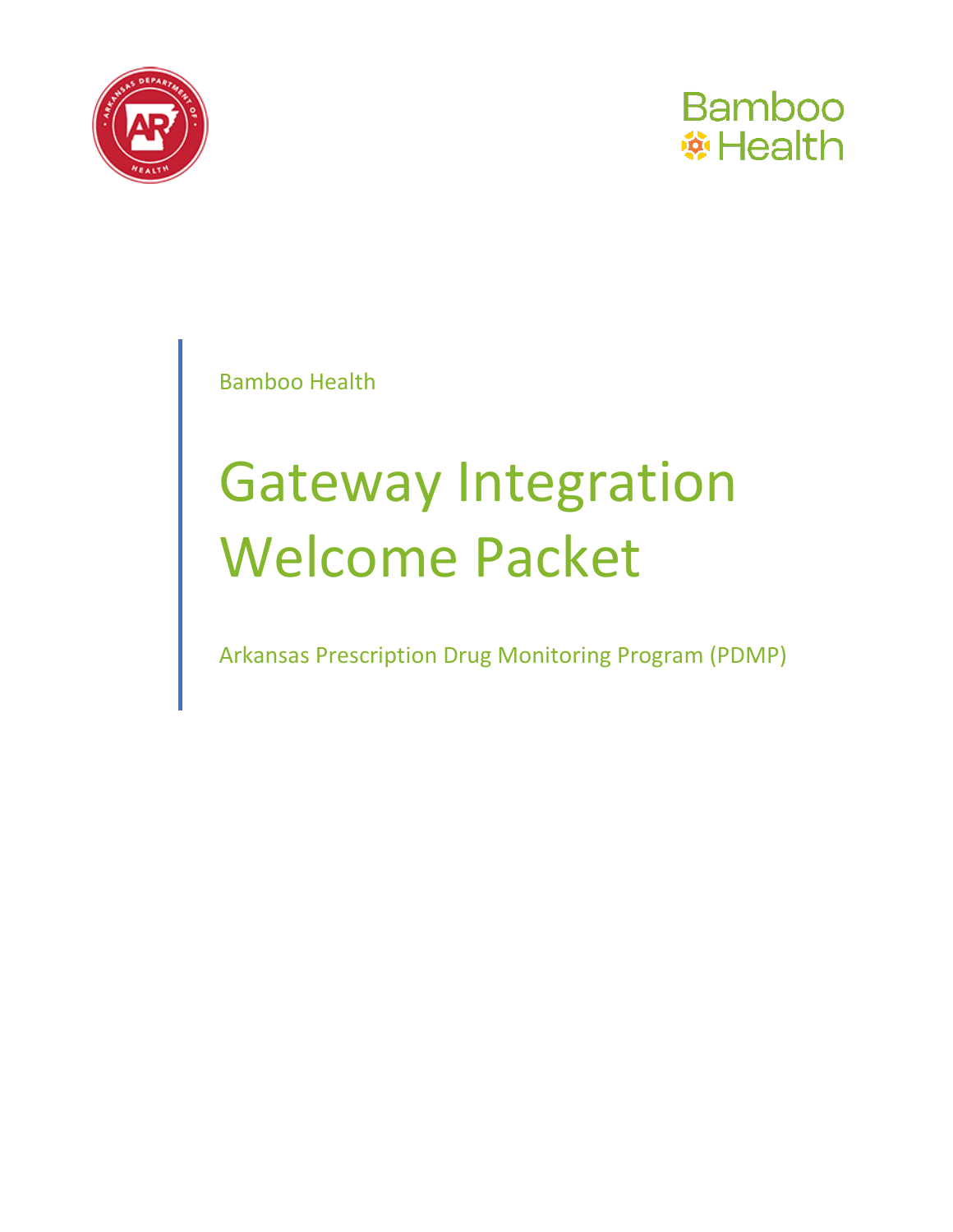## Arkansas Gateway Integration Welcome Packet

## **Table of Contents**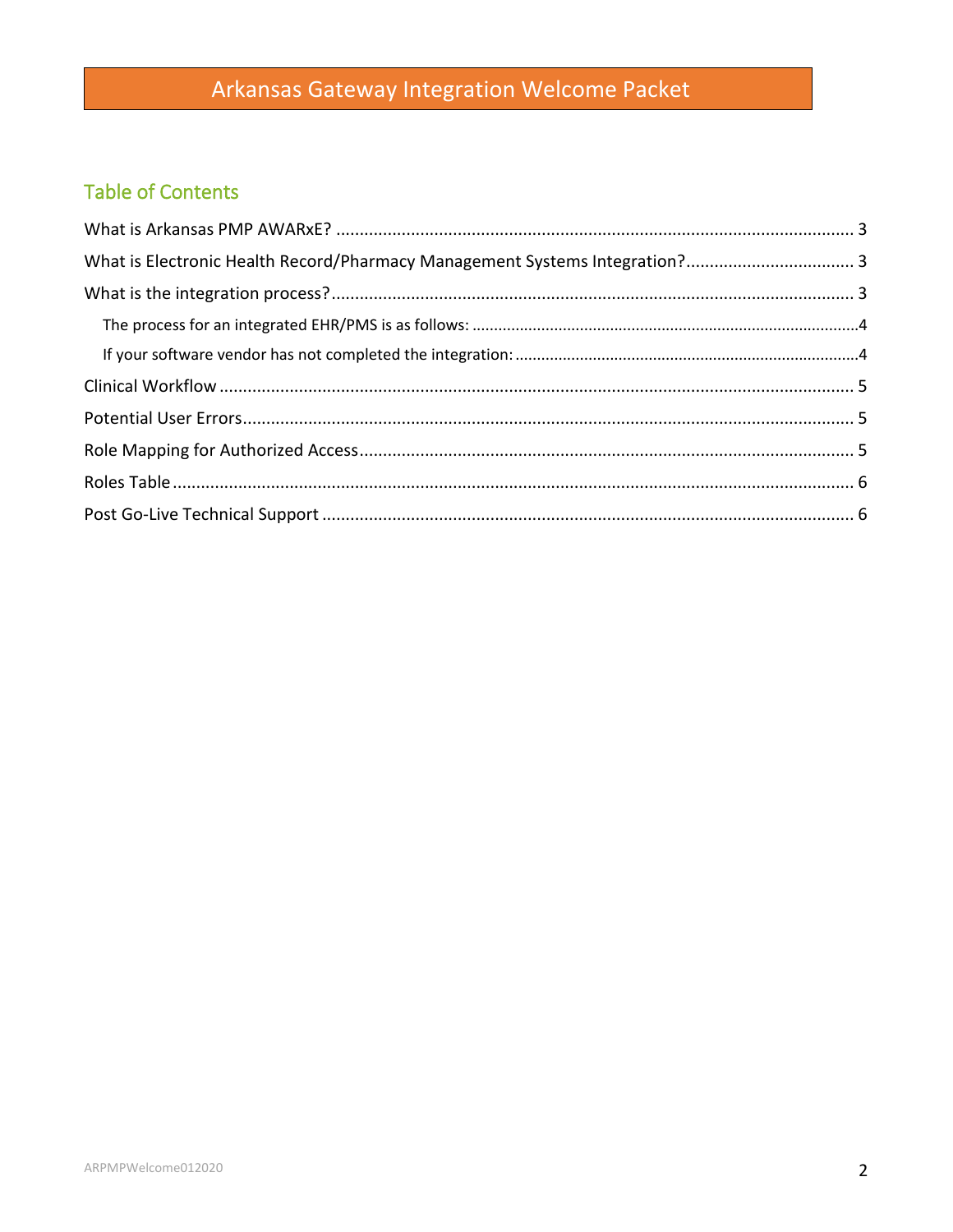## <span id="page-2-0"></span>What is Arkansas PMP AWARxE?

The Arkansas Prescription Drug Monitoring Program (AR PDMP) is an electronic database of all the controlled prescriptions dispensed at Arkansas pharmacies, mail order pharmacies delivered into Arkansas, and other dispensaries such as a veterinary or medical clinic. Pharmacies are required to report the dispensation of a controlled prescription next business day, while veterinary clinics are required to report every 30 days. A controlled substance is a substance that is scheduled II – V on the Arkansas list of controlled substances. Examples of medications on the controlled substance list are hydrocodone, morphine, alprazolam, zolpidem, and methylphenidate.

The purpose of the AR PDMP is to:

- Enhance patient care by providing prescription monitoring information that will ensure legitimate use of controlled substances in health care, including palliative care, research, and other medical pharmacological uses.
- Help to curtail the misuse and abuse of controlled substances.
- Assist in combating illegal trade in and diversion of controlled substances.
- Enable access to prescription information by practitioners, law enforcement agents, and other authorized individuals and agencies.

If not already registered, go to:<https://arkansas.pmpaware.net/login> For more information, visit [https://www.healthy.arkansas.gov/programs-services/topics/prescription](https://www.healthy.arkansas.gov/programs-services/topics/prescription-monitoring-program)[monitoring-program](https://www.healthy.arkansas.gov/programs-services/topics/prescription-monitoring-program)

## <span id="page-2-1"></span>What is Electronic Health Record/Pharmacy Management Systems Integration?

The **[Arkansas Department of Health](https://www.healthy.arkansas.gov/programs-services/topics/prescription-monitoring-program)** has partnered with **[Bamboo](http://www.apprisshealth.com/) Health** to provide this integration option to Arkansas prescribers and pharmacists utilizing the service called PMP Gateway. PMP Gateway is a multi-state query system that provides access to a majority of state PMPs. Bamboo Health, through its PMP Gateway product facilitates communication, information transfer, integration, support for the state approval process, and the Electronic Health Record (EHR)/Pharmacy Management System (PMS) vendor development process.

Integrating access to the Arkansas PDMP database within an EHR/PMS provides a streamlined clinical workflow for providers. The integration eliminates the need for providers to have to log in separately to the PDMP. Instead, the EHR/PMS automatically initiates a patient search and returns a view of the patient's controlled substance prescription history report directly within the provider's EHR/PMS.

<span id="page-2-2"></span>It is important to note that not all EHR/PMS vendors are currently integrated at this time. Please reach out to pdmpintegrations@bamboohealth.com if you do not see your vendor in Customer Connect. Your integration process and duration time is dependent upon your vendor.

## What is the integration process?

Applying for state funding is now quick and easy!

- 1. Visit th[e Customer Connect](https://connect.bamboohealth.com/) portal at: [\(https://connect.bamboohealth.com/\)](https://nam12.safelinks.protection.outlook.com/?url=https%3A%2F%2Fconnect.bamboohealth.com%2F&data=04%7C01%7Ceogrady%40bamboohealth.com%7C28590f4b4af0444a0a2608d9df4c7b9a%7C55ec28f041464813b44119cd18fa0fe6%7C0%7C0%7C637786341853397005%7CUnknown%7CTWFpbGZsb3d8eyJWIjoiMC4wLjAwMDAiLCJQIjoiV2luMzIiLCJBTiI6Ik1haWwiLCJXVCI6Mn0%3D%7C3000&sdata=FURHdS4SG%2BUZH%2B17eR12tElfxp00bQRTStie%2BeeXbAU%3D&reserved=0)
	- a. Click **Create an Account** in the top righthand corner.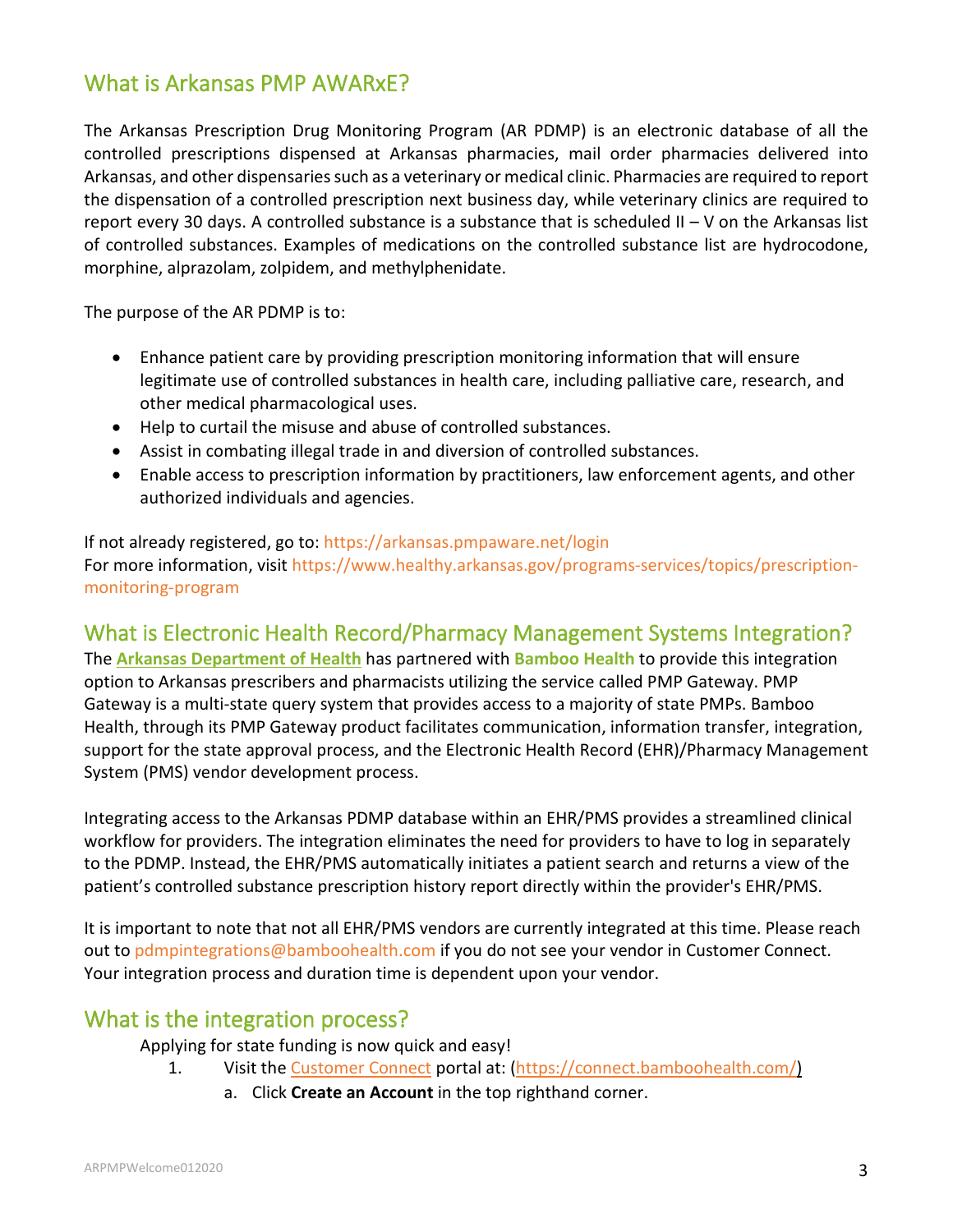- b. Login and follow the on-screen prompts to provide the needed information for your integration request.
- c. Sign all necessary agreements within the portal and complete your application.
- 2. Upon receipt of your completed application, Bamboo Health will submit your request to the state for final approval.
- 3. Upon state approval, credentials will be sent to your organization's primary contact and/or your EHR/PMS vendor, per their onboarding process.
- 4. A confirmation email will be sent to your healthcare organization's primary point of contact.

Many EHR/PMS vendors have previously completed the integration development work to deliver patient PMP history reports within the clinical workflow.

#### <span id="page-3-0"></span>The process for an integrated EHR/PMS is as follows:

- 1. Bamboo Health creates production credentials for your Healthcare Entity (HCE). a. This process can take up to 5 business days.
- 2. The Arkansas PDMP Administrator will need to review and approve the request for credentials.
	- a. This process can take approximately 2-3 business days.
	- b. The person identified as the primary point of contact on your integration request form will receive an automated email once your organization is approved.
- 3. Credentials will then be sent to your EHR/PMS vendor or directly to you, based upon the vendor's onboarding process.
	- a. Bamboo Health recommends you contact your EHR/PMS vendor to let them know you submitted a request for integration under the Arkansas statewide integration project.
	- b. You will work directly with your vendor on your roll-out schedule. Bamboo Health is not involved with this process.

PLEASE NOTE: If you are using Epic as your EHR/PMS vendor, the implementation process will vary from what is outlined above. The implementation process is more involved at the HCE level and Bamboo Health will contact the HCE directly to coordinate the implementation for Epic sites.

#### <span id="page-3-1"></span>If your software vendor has not completed the integration:

- 1. Your vendor information will be forwarded to a Bamboo Health Sales Engineer to prioritize the request and to assist with the integration.
	- a. The sales engineer will provide your IT software vendor with API documentation.
	- b. The sales engineer will provide the necessary testing materials and provide technical support, as needed, to help facilitate your IT software vendor's development work.
- 2. Once Bamboo Health has approved the integration, your IT software vendor will set a production deployment date and then follow-up when they are ready to deploy.

PLEASE NOTE: Depending upon the engagement level of the vendor or existing project backlog, this process can take up to several weeks or months.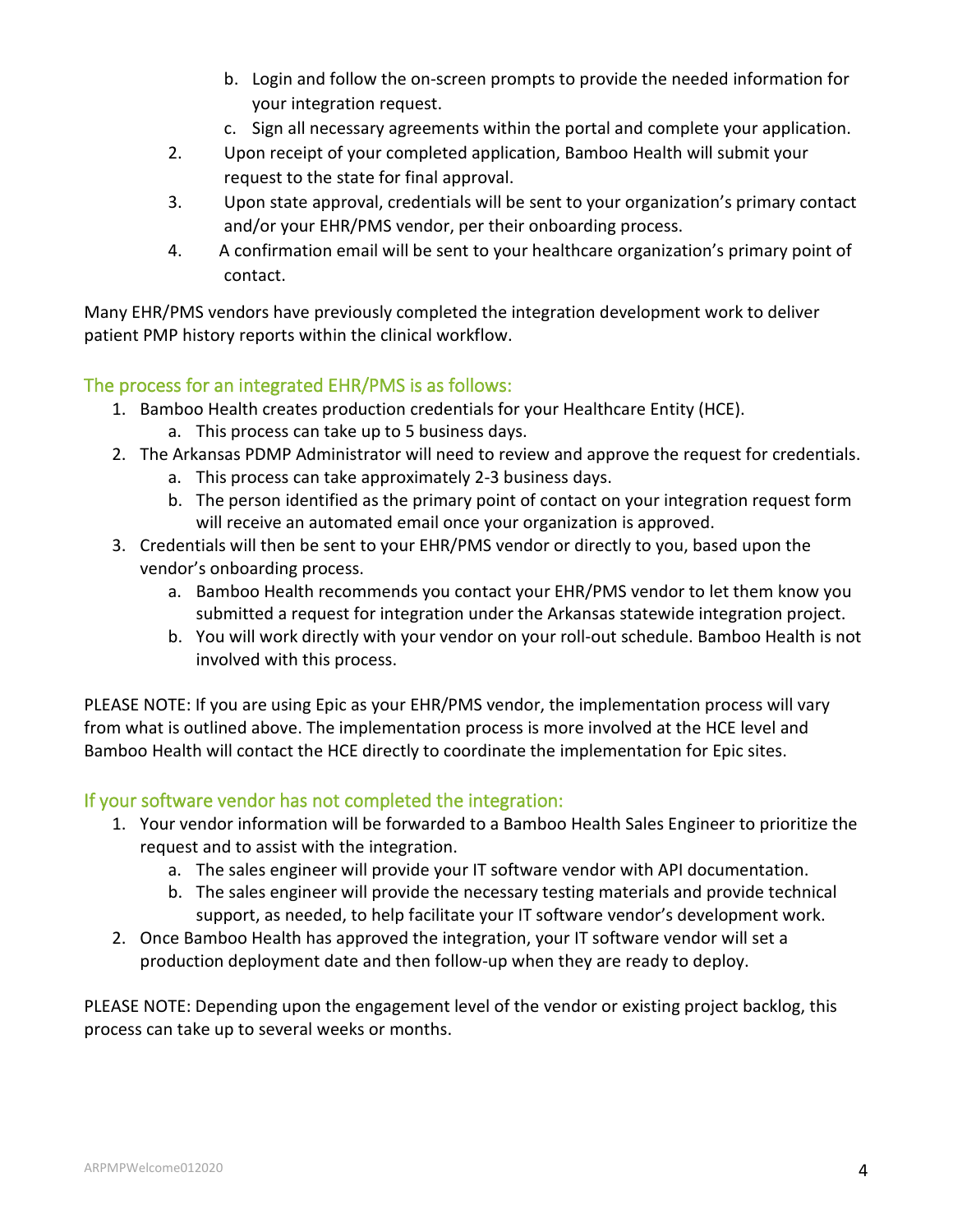## <span id="page-4-0"></span>Clinical Workflow

When determining where in the clinical workflow the EHR/PMS will query the AR PMP AWARxE data, it is important to note that there are key functional differences between the AR PMP AWARxE web portal and EHR/PMS integration. The goal for integration is to provide the key data elements to providers in a streamlined workflow.

EHR/PMS integration removes the need for a user to:

- 1. Exit the EHR/PMS and go to<https://arkansas.pmpaware.net/login>
- 2. Enter username and password
- 3. Navigate to a patient request
- 4. Enter a patient's first name, last name, and date of birth
- 5. Determine a date range to search
- 6. Select which states to query
- 7. Click 'search'

Instead, the integration allows the above detail to perform an automated query to deliver a current patient history report. AR PMP AWARxE integration is focused on delivering a streamlined workflow for providers to access a patient report.

Important to note: The following functionalities are only available in the AR PMP AWARxE web portal and not available within the EHR/PMS integration:

- Delegate access to conduct searches
- Partial name search
- Searches that return multiple records
- MyRx
- Search history (including delegate search history)
- Delegate management
- User profile
- All interstate data sharing options
- Announcements
- Password reset
- Patient alerts
- Prescriber Comparison Report

## <span id="page-4-1"></span>Potential User Errors

There are a few scenarios where EHR/PMS users will encounter a "disallowed message" from PMP Gateway and users will have to complete the search via the AR PMP AWARxE web portal. These scenarios are:

- When multiple patients meet the search criteria
- If the user is not a role authorized to access data via the integration, such as delegates.

## <span id="page-4-2"></span>Role Mapping for Authorized Access

When the EHR/PMS sends a query to the AR PMP AWARxE, there are a few key data elements about the requesting provider included in that query. In addition to facility identifiers, the query will include the provider's credentials: DEA, or Professional License Number and type (vary by role). AR PMP AWARxE then validates that the provider requesting the data has an active AR PMP AWARxE account. The credentials populated in the request to identify the requestor must match the credential used in the AR PMP AWARxE web portal.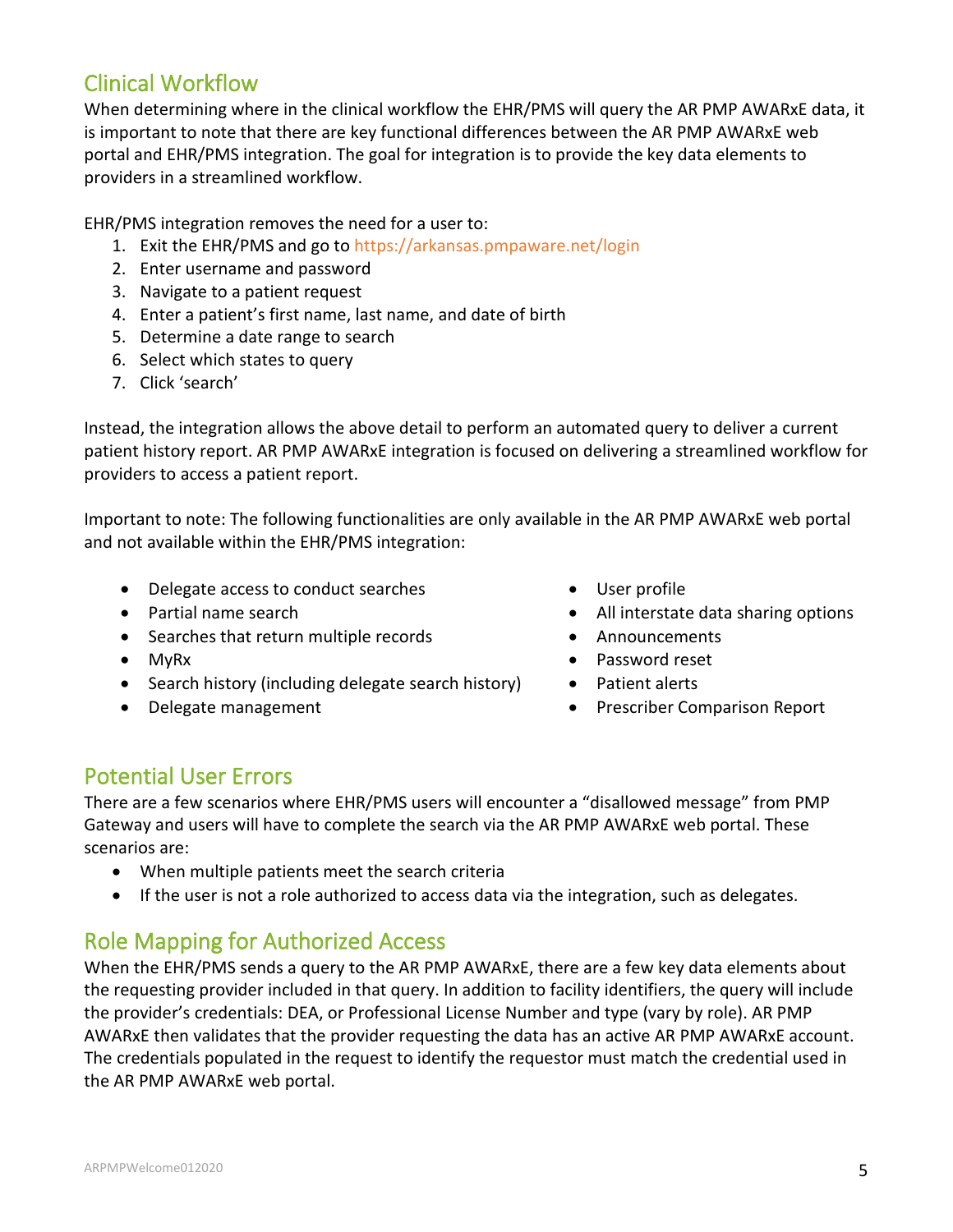PLEASE NOTE: If your EHR/PMS is sending Professional License Number (PLN) in the request, then license type must also be provided, and BOTH must match exactly to what is listed in the AR PMP AWARxE web portal user profile. Dashes, leading zeroes, or spaces will not be stripped out during the matching process.

PLEASE NOTE: Delegates, both unlicensed and licensed, are not able to access AR PMP AWARxE data via EHR/PMS integration. Instead, delegates will continue to access AR PMP AWARxE data via the web portal at [https://arkansas.pmpaware.net/login.](https://arkansas.pmpaware.net/login)

Each HCE will need to map their EHR/PMS roles to the PMP Gateway and AR PMP AWARxE roles. The complete list of roles and the associated credential that is passed with each request is listed in the table below, which helps to clarify that some users will not have access via the EHR/PMS.

## <span id="page-5-0"></span>Roles Table

| <b>PMP Gateway Role</b>                                | AR PMP AWARXE Role                                                                    | Identifier Passed with<br>Search Request |
|--------------------------------------------------------|---------------------------------------------------------------------------------------|------------------------------------------|
| Dentist                                                | Dentist                                                                               | Personal DEA #/PLN/NPI                   |
| <b>Medical Resident with</b><br>prescriptive authority | <b>Medical Resident with</b><br>prescriptive authority                                | Institutional DEA #/NPI                  |
| Nurse Practitioner                                     | <b>Nurse Practitioner or Clinical</b><br>Nurse Specialist w/prescriptive<br>authority | Personal DEA #/PLN/NPI                   |
| Optometrist with<br>prescriptive authority             | Optometrist                                                                           | Personal DEA #/PLN/NPI                   |
| Physician                                              | Physician                                                                             | Personal DEA #/PLN/NPI                   |
| Physician Assistant with<br>prescriptive authority     | <b>Physician Assistant</b>                                                            | Personal DEA #/PLN/NPI                   |
| Pharmacist                                             | Pharmacist                                                                            | <b>PLN</b>                               |

## <span id="page-5-1"></span>Post Go-Live Technical Support

If providers are experiencing an issue when attempting to access Arkansas PMP AWARxE data via EHR/PMS integration, please have them first contact your internal IT helpdesk for assistance.

PLEASE NOTE: Bamboo Health does not control any aspect of the EHR/PMS or the state PDMP. Any issues related to these applications should be directed to your respective contact.

If it is determined that the PMP Gateway service is non-operational, please submit a [support request](https://pmpgateway.zendesk.com/hc/en-us)  [form](https://pmpgateway.zendesk.com/hc/en-us) to Bamboo Health. The link to this form can also be found on the PMP Gateway Report. This will